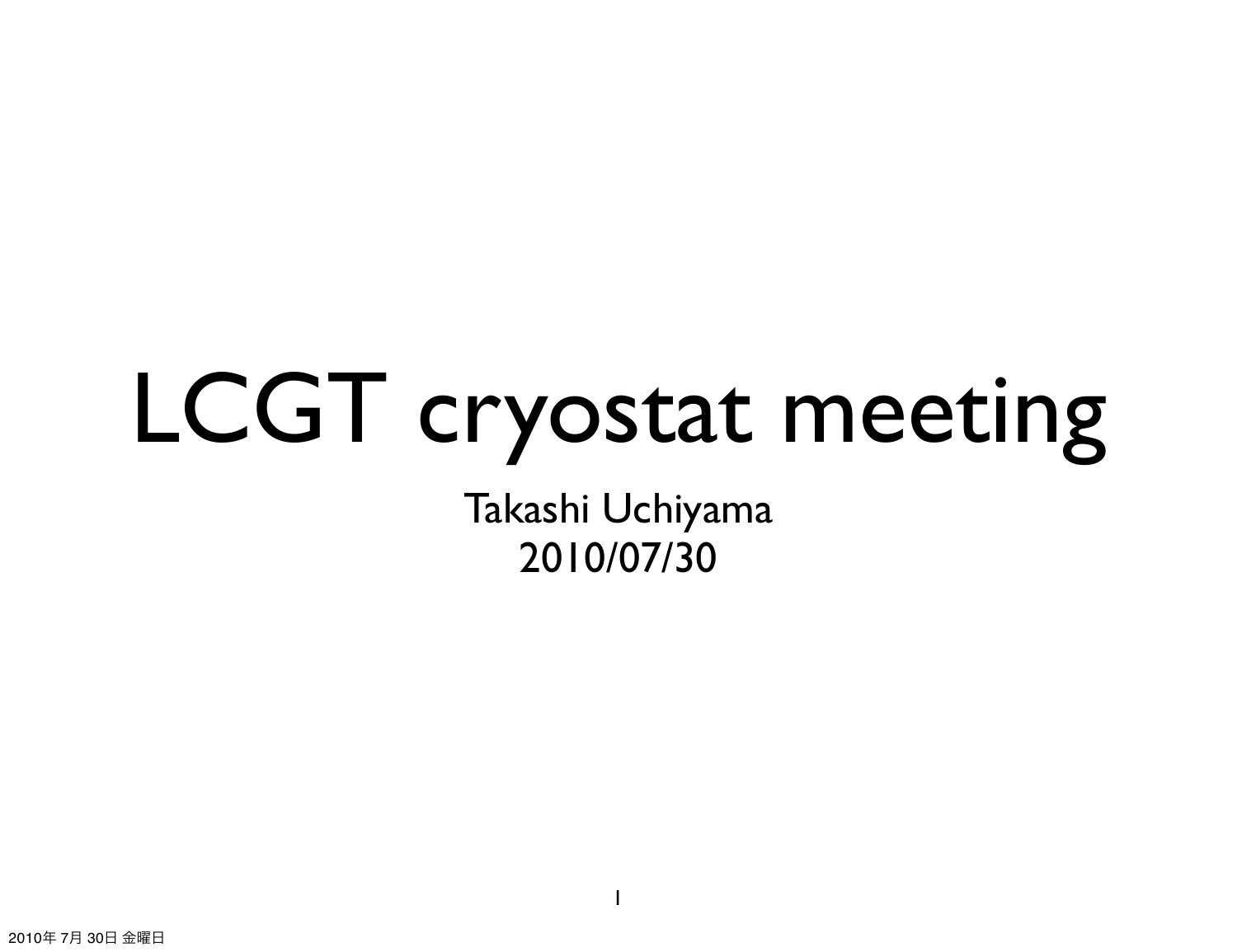

- まだ中途段階で、試行錯誤中。
- 垂直円柱構造。
- ミラータンク低温部のdimension<sup>が</sup> Φ2400×2800. (まだ検討中)
- DBBのある常温部3段目も低温部に内 蔵した構造になっている。
- SAS, SAS base常温タンクを外すこと で、上部フランジから低温シールドを インストールできる構造。

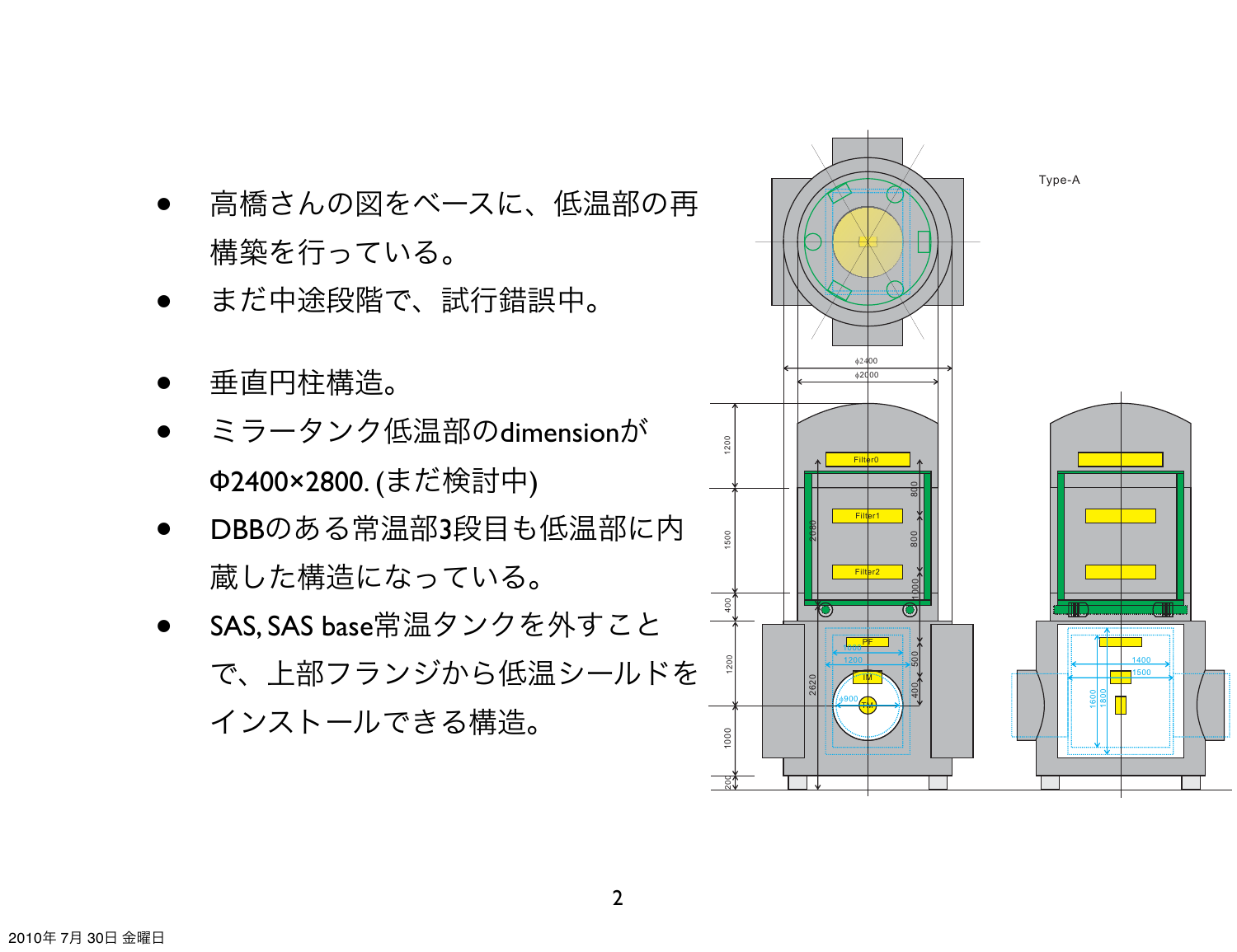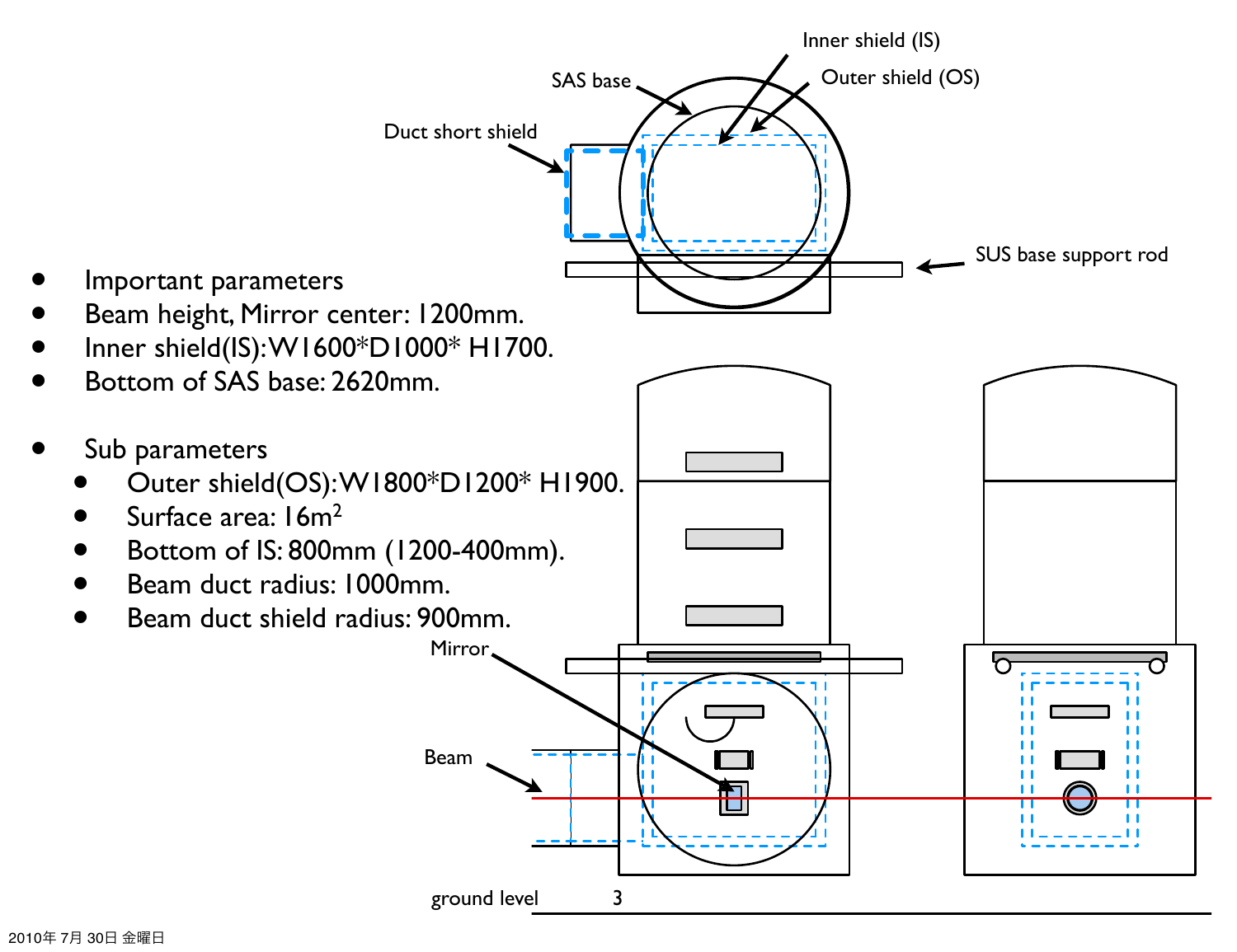- 
- 
- 垂直円柱形状の真空容器。<br>
 Diameter of cryostat: 2400mm.<br>
 depend on size of OS(1900\*1200).<br>
SAS base support rods are separated wid‡r
- for installation of radiation shields later $\bigcirc \limits^{\textstyle \bigcirc}_{\textstyle \sim}$
- 
- Radiation shield installation procedure.  $+$ <br>Step 0: Remove SAS with its base. Open top flange.
- Step 1: Install outer & inner shields from top flange.
- Step 2: Connect thermal conductors for cryocoolers.
- Step 3: Install duct short shield from tank inside.
- **Problem: Structure of Inner shield.<br>• Width of inner shield: 1000.<br>• Duct shield diameter: 900.** 
	-
	-

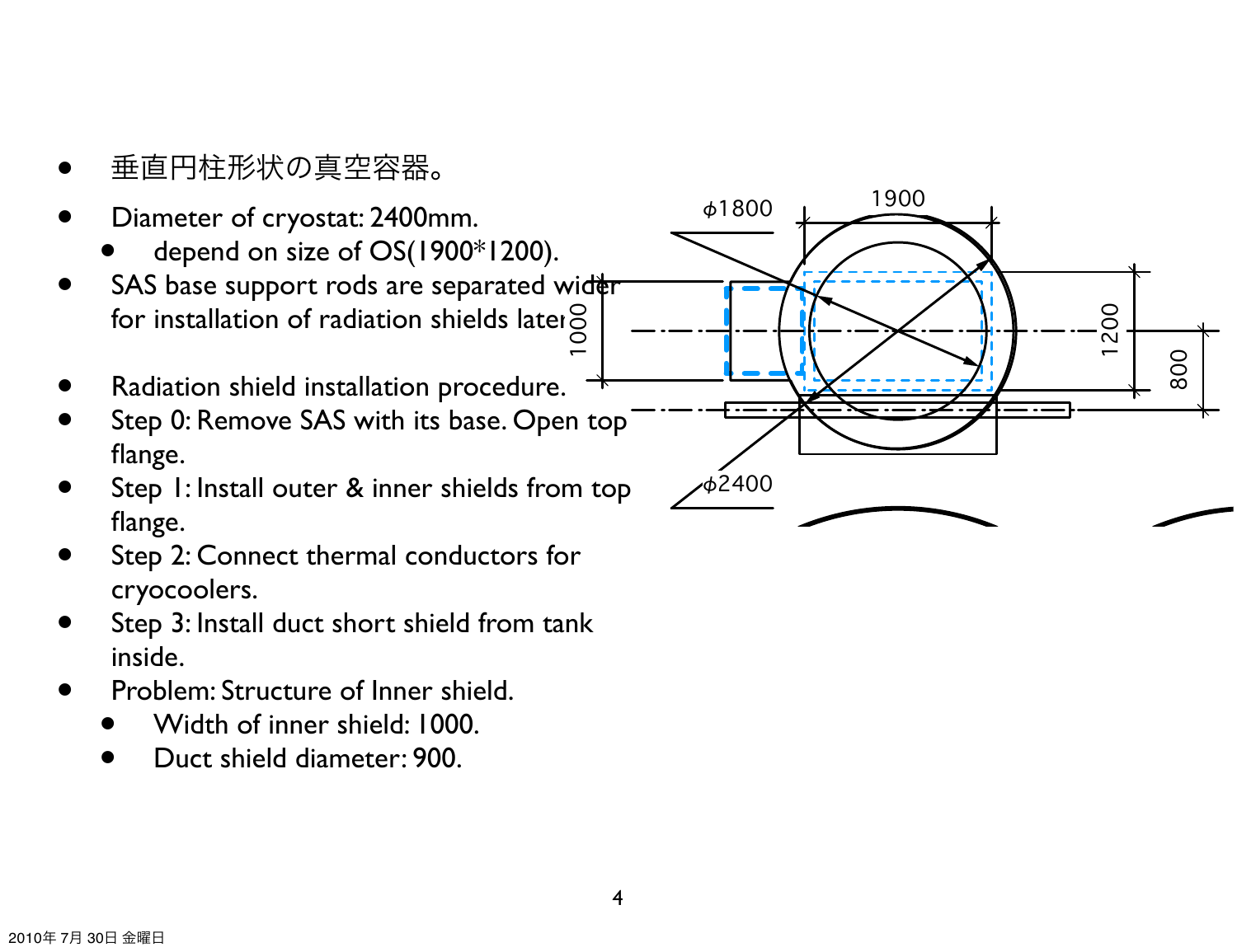- Radiation shields are placed higher than before, because the beam height was set at 1200mm.
- DBB and SAS base support rods are set on cryogenic part of the tank.
- Height of the cryogenic part is also higher, 2400 ->2800mm.